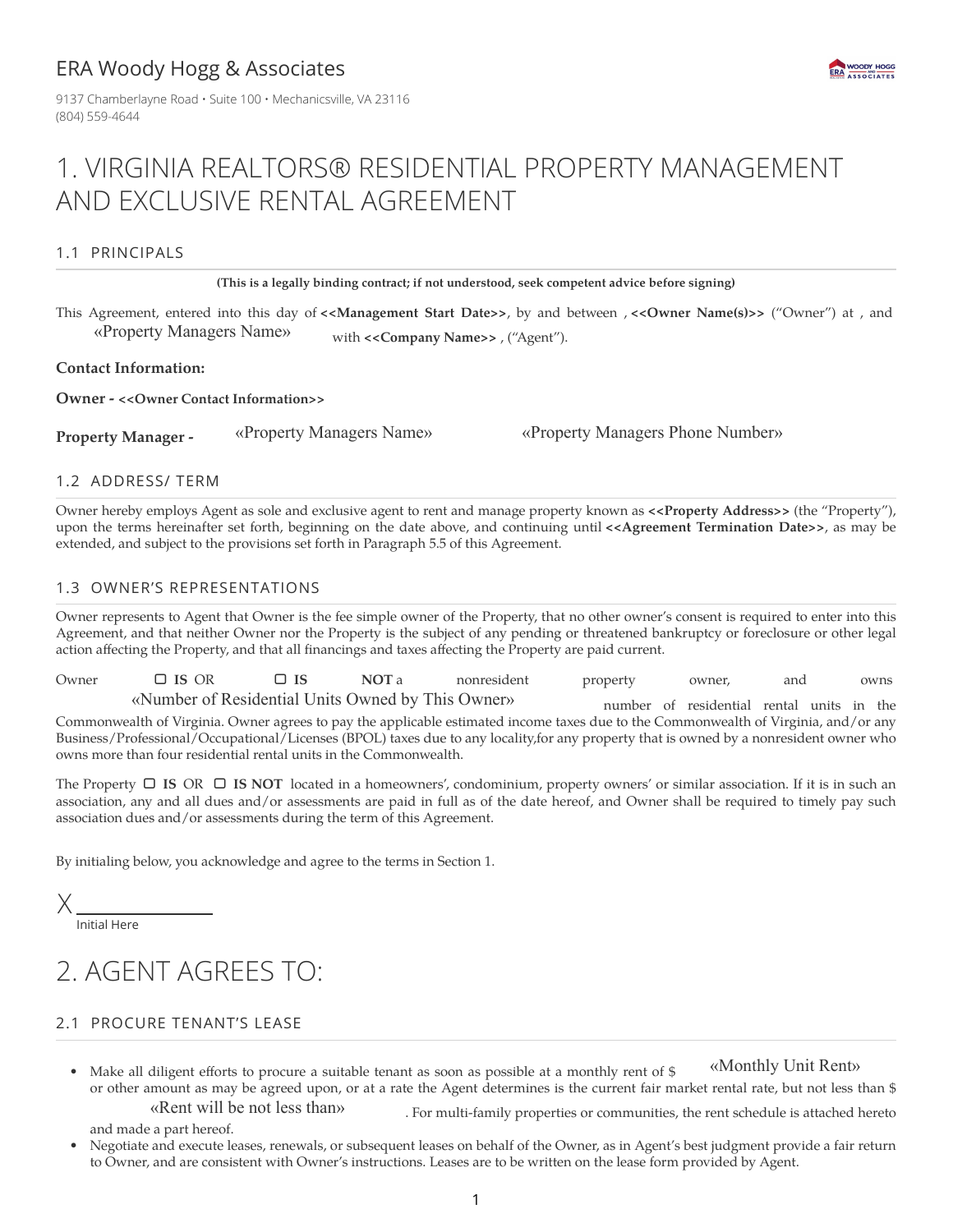#### 2.2 COLLECT RENTS

• Collect all rents and other charges which become due in accordance with the terms of the lease, exercising due diligence in this pursuit, but nothing in this Agreement shall be construed as a guarantee by Agent of the payment of rents or other charges by a tenant.

#### 2.3 SECURITY DEPOSIT

• Collect from a tenant a security deposit equivalent to one month's rent (or such other amount as approved in advance in writing by Owner) and to hold the security deposit of the tenant in an escrow account established and maintained in accordance with the regulations of the Virginia Real Estate Board unless otherwise agreed to in the lease. When the tenant vacates the Property, return to the tenant the security deposit with any interest as may be required by law, less any and all proper deductions. Any interest earned above the statutory interest payable to the tenant will be retained by Agent to cover administrative costs.

#### 2.4 RECORD STATEMENTS

• Keep accurate records of the rent receipts and expenditures for the Property and furnish Owner with accounting statements and detailed annual statement of receipts and disbursements for tax purposes, with IRS Form 1099 indicating rents received for the Property.

#### 2.5 REMIT NET RENT

• Promptly remit directly to Owner, or to deposit in the account of Owner, as directed by Owner, the balance of all sums due Owner under the terms of this Agreement. This remittance will be forwarded by the 15th of each month provided the rent and other fees **as applicable have been collected by this date.** Not withstanding the preceding, Agent shall have the right to retain rent payments during the last month of a lease for a period not to exceed

60 days, in order to pay any outstanding invoices, the costs to prepare the Property for re-rental, and any other costs that may be reimbursable under the terms of this Agreement.

X

Initial Here

#### 2.6 REPAIRS/MAINTENANCE OF PROPERTY

• Except as otherwise provided in this Agreement, make or cause to be made all repairs, replacements, alterations, or decorations to the Property. Agent shall enter into agreements in the name of Owner for all necessary repairs, maintenance (to include changing locks as deemed necessary by Agent), minor alterations, utility services, and other services to and for the Property. Agent is hereby authorized

to spend up to \$ "
(Repairs Authorized up to this Amount) for any one repair or maintenance item, without Owner's prior consent. Agent is further authorized to pay for repairs, services, and any related expenses in the event of an emergency (as determined by Agent); the repairs are required by the lease; federal, state, or local laws or regulations; or after reasonable efforts Agent is unable to reach Owner.

X

Initial Here

#### 2.7 FORMS

- Owner and Agent agree to use ERA Woody Hogg & Associates standard document forms, and any and all other forms provided by Agent in Agent's sole discretion.
- Agent shall provide Owner copies of any forms upon the request of Owner.

#### 2.8 INSPECTIONS

• Make inspections of the Property as Agent feels necessary and report matters concerning the condition of the Property to Owner. In the event of vacancy, Agent will take reasonable precautions to safeguard the Property, but Agent is not liable for any damages to the Property of any kind.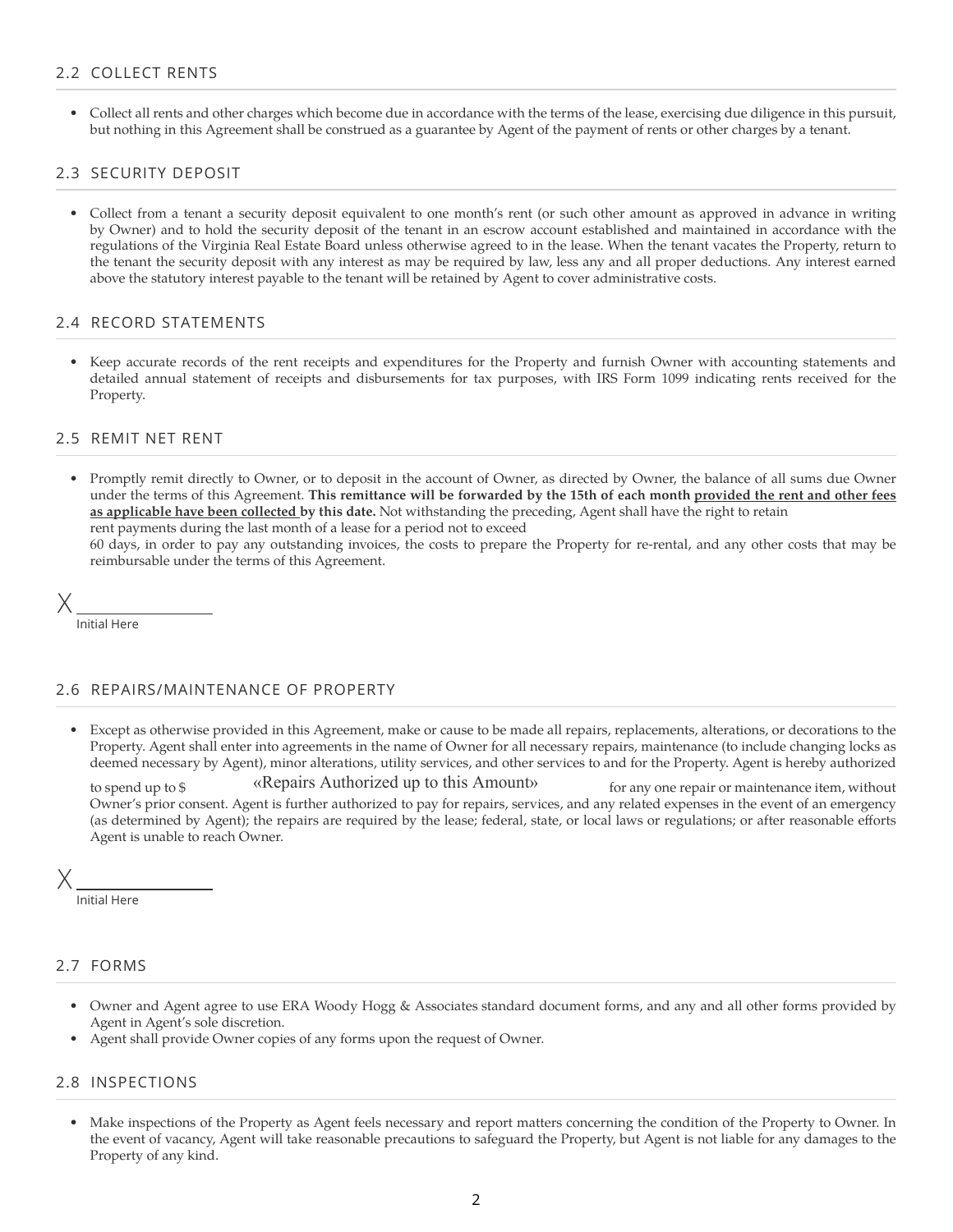#### **OWNER HEREBY DELEGATES TO AGENT THE FOLLOWING AUTHORITY AND POWERS (ALL OF WHICH MAY BE EXERCISED IN THE NAME OF OWNER) AND AGREES TO ASSUME ALL EXPENSES IN CONNECTION THEREWITH: (2.9-2.16)**

- Advertise the Property, display signs thereon (unless prohibited by local ordinance), place a common key lockbox upon the Property, and make a blanket unilateral offer of cooperation to real estate brokers and participants in any common source information service, including multiple listing service, that Agent deems appropriate.
- Owner hereby authorizes Agent to advertise the Property on any common source information service including multiple listing service, and on the internet and other media for the purpose of marketing the Property, provided Agent has the proper authority to enter information into such service.

#### 2.10 RENEW/ CANCEL

• Investigate credit references of prospective tenants, sign leases, renew and/or cancel existing leases, and prepare and execute new leases in accordance with terms provided by Owner.

#### 2.11 COLLECT RENTS

• Collect rents and other charges that become due and give receipts therefore, and deposit all funds collected hereunder in Agent's rental account.

#### 2.12 COLLECT OTHER CHARGES

• Collect from tenant all or any of the following: charges for late rent payments, bad check and related charges and penalties, credit report fees, subleasing or early termination of lease charges including commission, and any administrative fees authorized by the lease or Virginia law. **Agent shall be entitled to retain such charges or commission to cover administrative costs.**

#### 2.13 COLLECT/REFUND SECURITY DEPOSITS PAYMENTS

• Collect security deposits from tenants and refund security deposits, less any proper deductions, and pay interest on such security deposits in accordance with the Virginia Residential Landlord Tenant Act ("VRLTA"). Agent shall be entitled to retain, as administrative expense, one-half of any actual damages incurred, as recoverable by law, if applicant is approved and fails to enter into a lease with Owner, or fails to move into the Property on the commencement date of the lease.

#### 2.14 MAKE PAYMENTS

• If selected in paragraph 6.7, make payments on any trust or mortgage on the Property, to pay any real estate taxes, condominium/ association fees, common area utility charges, special assessments or other charges against the Property that may come due, and for which Owner is obligated, and pay for same from Owner's account. Failure to maintain adequate funds in Owner's account as specified will release Agent from this obligation.

#### 2.15 LEGAL PROCEDURES

- Terminate tenancies and sign and serve such notices as are deemed necessary and appropriate by Agent. Agent shall institute and prosecute actions to evict tenants, to recover possession of the Property, and to sue for and recover rent. Agent reserves the right to settle, compromise, and release legal actions or reinstate such tenancies, as Agent sees fit or appropriate.
- Owner hereby appoints Agent as Owner's attorney in fact with full power to do all things appropriate that Owner might do to collect from any tenant or other party any and all amounts due and owing to Owner in relation to the Property and the matters contemplated by this Agreement, including, without limitation, prosecution of suits and actions for rent, damages, unlawful detainer, eviction, and other legal or equitable actions. Any legal costs incurred by Agent pursuant to this Section 2.14 shall be paid by Owner.

#### 2.16 HIRING CONTRACTORS

• Hire, discharge, and supervise, in the name of Owner, all labor and contractors required for the operation and maintenance of the Property; it being agreed that all contractors shall be deemed contractors of Owner and not of Agent, and Owner will have all obligations arising from such contracts. Agent may perform any of its duties through Owner's attorneys, agents, or contractors and shall not be responsible for their acts, defaults, or negligence if reasonable care by Agent has been exercised in their employment and retention. Owner grants Agent the authority to make decisions under this Agreement in Agent's sole and absolute discretion.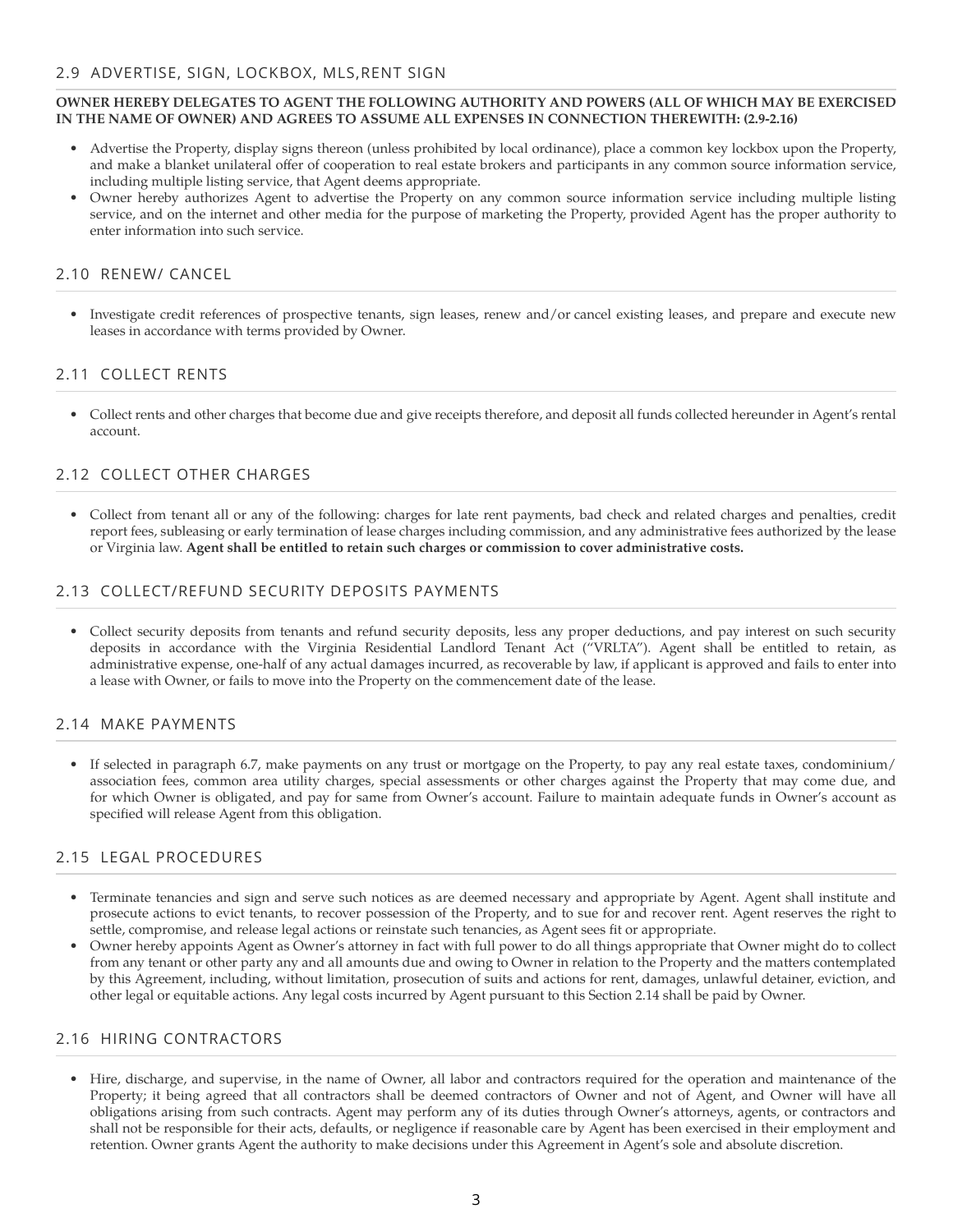By initialing below, you acknowledge and agree to the terms in Section 2.

### X

Initial Here

## 3. OWNER HEREBY AGREES TO PAY AGENT

#### 3.1 PROCURING FEE

A fee of «Leasing Fee», or half of one months rent, when a tenant has been procured and the lease is executed, or as otherwise agreed by the parties. Such amount may be paid to a cooperating broker or to Agent, as applicable. This procuring fee is separate from the management fee described below in Section 2.20. This fee is earned when the lease is executed.

#### 3.2 SET-UP FEE

A one-time, non-refundable administrative set-up fee of  $\frac{1}{2}$  «Set up Fee» is due at the time of signing this Agreement.

#### 3.3 RENEWAL FEE

An additional fee of  $\frac{1}{2}$  «Renewal Fee» upon lease renewal or extension.

#### 3.4 MANAGEMENT FEE

- For the management services of Agent, a management fee of «Monthly Management Fee» percent of all gross rentals collected by the Agent, or a minimum of \$ 100.00 (one hundred dollars).
- The management fee is payable on all rents during the original term, any renewals, extensions, expansions, replacements, relocations, or new leasings between Owner and tenant, or Owner's successors and assigns, including, without limitation, or any entity affiliated with, controlled or owned by or under common control or ownership with Owner.
- No sale of the Property shall release Owner or its successor or assigns from the obligations under this Agreement. Owner agrees that, at the request of Agent, all leases for the Property will contain a provision incorporating the commission rights of Agent hereunder.
- Agent shall have the right to collect all rents due hereunder so that its fees and commissions may be paid in installments as the rent is received and retained by Agent before remitting the rent (less such fees or commissions) to Owner but if any act be done to deprive Agent of its right to collect the rent, then the entire amount of its fees and commissions earned but then unpaid shall, at Agent's option, become immediately due and payable.

By initialing below, you acknowledge and agree to the terms in Section 3.

### X

Initial Here

## 4. OWNER HEREBY FURTHER AGREES TO

#### 4.1 LIABILITY INSURANCE

• Indemnify, defend, and save Agent harmless from all suits in connection with the Property and from liability for damage to Property and injuries to or death of any employee of Agent or any contractor or other person whomsoever, and to carry at his own expense property damage insurance with the minimum coverage amount of \$ «Property damage insurance minimum required of the owner» , and liability insurance with

the minimum coverage amount of  $\frac{1}{2}$  «Liability insurance minimum required of the owner» naming Owner and Agent as co-insureds (if permitted by the insurance carrier) on such policies to protect their interests, in form and

substance satisfactory to Agent, and to furnish Agent a certificate evidencing the existence of such insurance coverages.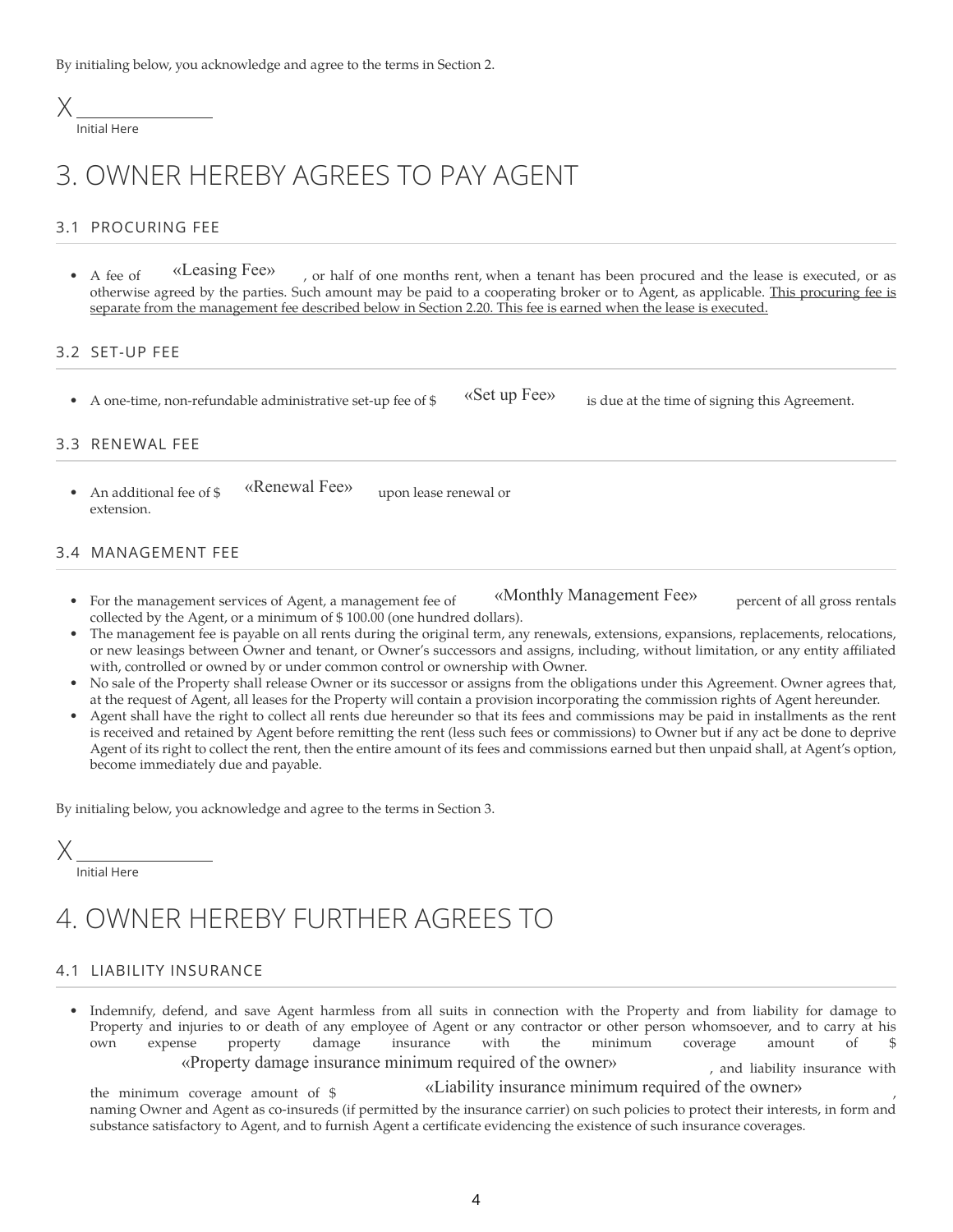#### 4.2 FIRE INSURANCE

• Provide Agent with a copy of the fire and hazard insurance dwelling policy in force which shall include coverage for rent loss in the event the Property should become uninhabitable or in the event of vacancies in excess of thirty days, as well as adequate coverage for vandalism.

#### 4.3 INDEMNIFICATION AND RELEASE

- Indemnify and save Agent harmless against (i) all claims for damages arising out of alleged violations by Agent in a representative capacity, or Owner, or both, of any constitutional provision, statute, ordinance or regulation, federal, state or local, which arise out of the offer to lease, leasing, management, or operation of the Property hereunder or otherwise; and (ii) all expenses incurred by Agent in connection with the foregoing, including the reasonable fees and costs of counsel retained to defend Agent; provided, however, that the provisions of this Paragraph shall not apply if a court of competent jurisdiction makes a final determination, which is either upheld on appeal or not appealed within the applicable period of time, that Agent intentionally violated any such constitutional provisions, statute, ordinance, or regulation.
- Owner hereby releases Agent from any and all claims, liability, or loss suffered by Owner as a result of damage to the Property not covered by Owner's hazard insurance. Except as otherwise provided herein, Owner and Agent do hereby release each other from any and all liability, loss, damage, or claim resulting from any claim and agree to secure from their insurers acknowledgment of such release and a waiver of any rights of subrogation.

#### 4.4 BANKRUPTCY DEPOSITORY

• Not hold Agent liable in the event of bankruptcy or failure of the depository bank or savings and loan institution in which the monies due Owner are deposited in a fiduciary account.

#### 4.5 VRLTA

• Have the landlord tenant relationship and the lease be governed by the VRLTA.

#### 4.6 PROPERTY AVAILABILITY

• Make the Property available for lease and occupancy no later than «Property ready to rent no later than date» , including removal of all of Owner's personal property with the exception of those items listed on the attached Property Management Information Form that will remain in the Property as part of the rental to tenants. If Owner fails to do so, Agent shall have the right to take all reasonable actions, at Owner's sole cost and expense, to prepare the Property for lease and occupancy as soon thereafter as practicable.

#### 4.7 LEAD-BASED PAINT

• Use a certified lead-based paint renovator for any repairs to the Property which would disturb painted surfaces if the Property was constructed prior to 1978, if required by law.

#### 4.8 UTILITIES

• Keep and maintain all utilities on in Owner's name during any periods of vacancy of the Property.

By initialing below, you acknowledge and agree to the terms in Section 4.

Initial Here X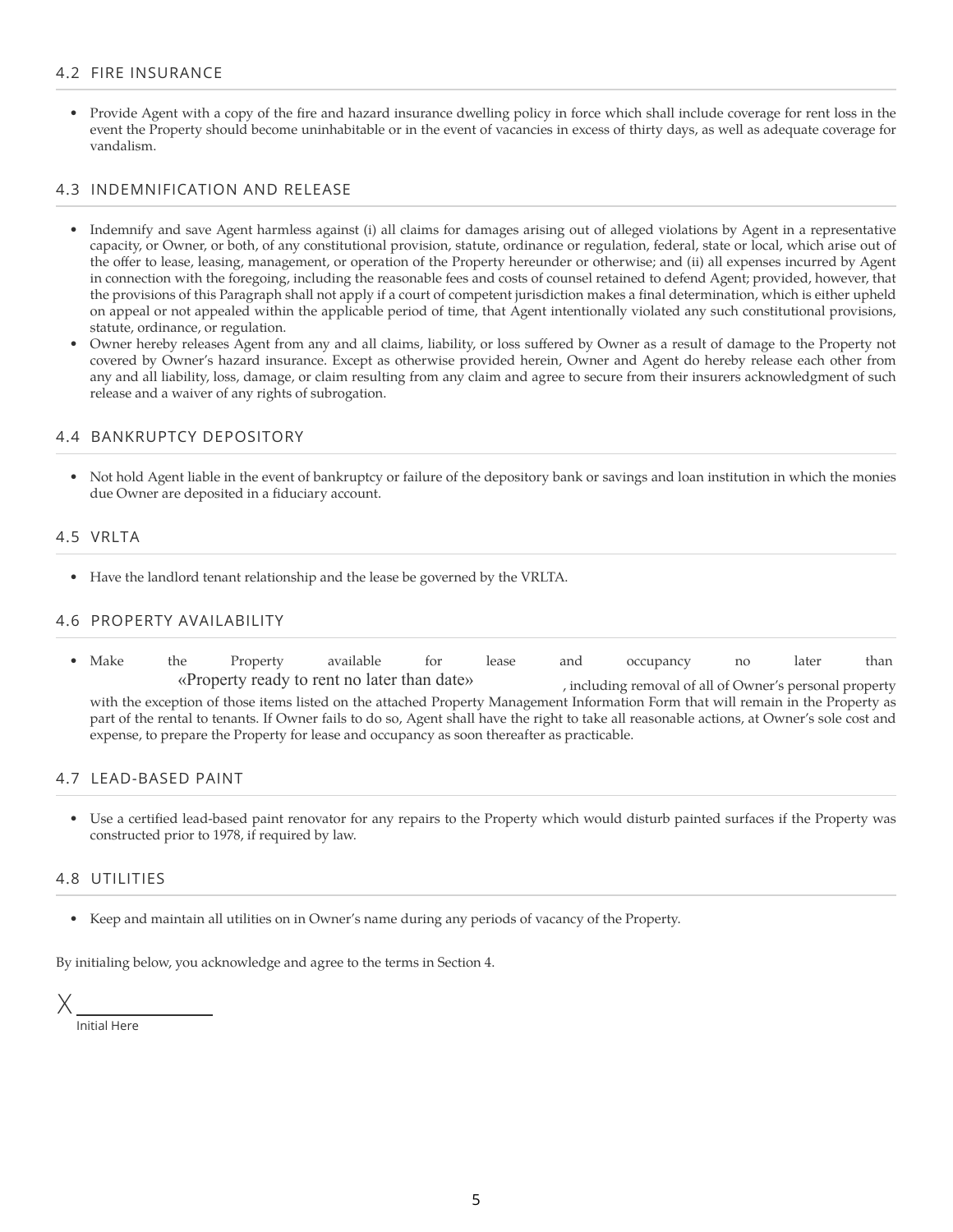# 5. IT IS MUTUALLY AGREED THAT

#### 5.1 STRUCTURAL CHANGES

• Owner expressly withholds from Agent any power or authority to make any structural changes in any building or make any other major alterations or additions in or to any such building or equipment therein, or to incur any expenses chargeable to Owner other than expenses related to exercising the express powers above vested in Agent without the prior written direction of Owner, except such emergency repairs as may be required because of danger to life or property or which are immediately necessary for the preservation and safety of the Property or the safety of the tenants and occupants thereof, or are required to avoid the suspension of any necessary service to the Property.

#### 5.2 COMPLIANCE WITH LOCAL CODES

• Agent does not assume and is given no responsibility for compliance of the building on the Property, or any equipment therein, or for compliance with the requirements of any statute, ordinance, law, or regulation of any governmental body or any public authority or official having jurisdiction, except to notify Owner promptly or forward to Owner promptly any complaints, warnings, notices, or summons received by it relating to such matters. Owner represents that to the best of its knowledge the Property and equipment comply with all such requirements and authorizes Agent to disclose the ownership of the Property to any such officials. Owner further agrees to indemnify and hold harmless Agent, its representatives, servants, and employees, of and from all loss, cost, expense, and liability whatsoever which may be imposed on them or any of them by reason of any present or future violation or alleged violation of any laws, ordinances, statutes or regulations.

#### 5.3 MOISTURE AND MOLD REMEDIATION

• Except as expressly provided in this Agreement, Agent shall have no maintenance obligations with respect to the Property relating to the accumulation of moisture or the presence of mold or other fungus. Agent will notify Owner in writing of any mold condition in the Property of which Agent has actual knowledge; provided, however, that Agent will have no obligation to inspect for such condition except as set forth below. It is expressly agreed that Agent will hire a contractor to address any mold or moisture condition in the Property. Owner agrees to indemnify and hold Agent harmless from and against any and all loss, cost, expense, claim, suit, and liability whatsoever by reason of Owner's failure to perform any maintenance of the Property required to prevent harm or injury to any tenant or the property of any tenant from mold or other fungus, unless Agent has assumed in this Agreement the obligation to perform such maintenance.

#### 5.4 TERMINATION BY AGENT

- If it is alleged or charged that any building on the Property, or equipment therein, or any act or failure to act by Owner with respect to the Property, or the sale, rental, or other dispositions thereof, fails to comply with, or is in violation of any of the requirements of any constitutional provision, statute, ordinance, law, or regulation of any governmental body or any order or ruling of any public authority or official thereof having jurisdiction thereover, and Agent, in its sole and absolute discretion, considers that the act or position of Owner with respect thereto may result in damage or liability to Agent, Agent shall have the right to cancel this Agreement at any time by written notice to Owner of its selection to do so, which cancellation shall be effective upon the giving of such notice. Such notice may be hand delivered in accordance with Section 55-248.6 of the Code of Virginia or given by regular mail, postage prepaid, with Agent retaining sufficient proof of mailing which may be a U.S. Postal Certificate of Mailing, and if served by mail shall be deemed to have been given when deposited in the U.S. Mail.
- Owner and Agent may send notices in electronic form. If electronic delivery is used, the sender shall retain sufficient proof of the electronic delivery, which may be an electronic receipt of delivery, a confirmation that the notice was sent by facsimile, or a certificate of service prepared by the sender confirming the electronic delivery.
- Such cancellation shall not release the indemnities of Owner to Agent and shall not terminate any liability or obligation of Owner to Agent for any payment, reimbursement or other sum of money due and payable to the Agent pursuant to this Agreement.

#### 5.5 TERMINATION/AUTOMATIC RENEWAL

• This Agreement may be terminated by either party at the later of: (i) the expiration date set forth in the second paragraph of this Agreement; or (ii) at the end of the lease term for any tenant procured by Agent; upon providing the other party 30 days prior written notice before the applicable termination date. If this Agreement is not terminated in accordance with the preceding sentence, it shall be automatically renewed for the same terms as the original term hereof until terminated by either party by giving the other party written notice of their intention to so terminate in accordance with this Section. Owner shall have no right to re-occupy the Property during any lease term of a tenant, unless otherwise provided in the applicable lease.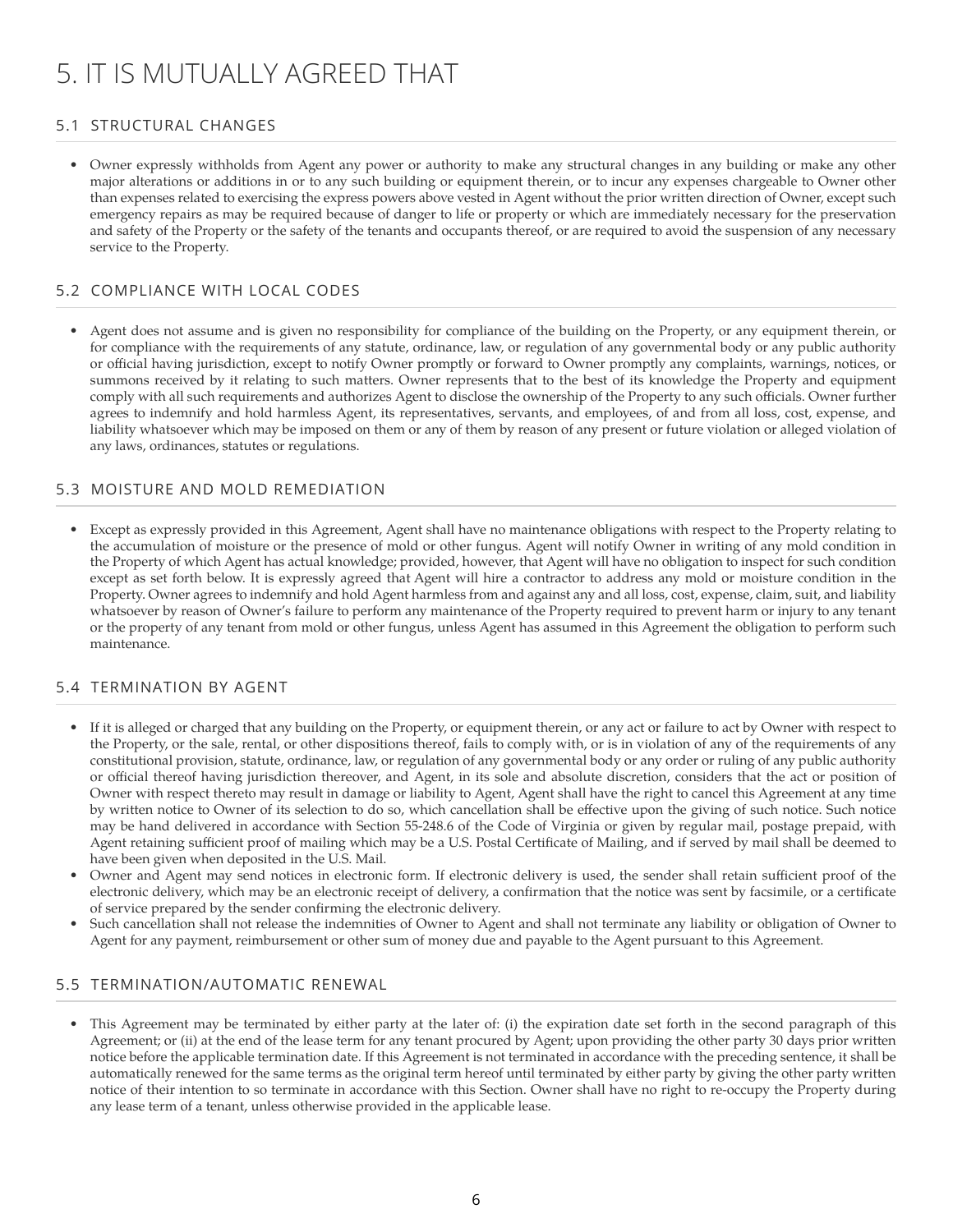#### 5.6 AGENT'S PERFECTED SECURITY LIEN

• Owner grants Agent a perfected security interest in the rents collected or to be collected under the lease as security for any advances and expenditures made personally by Agent for the benefit of Owner, and not thereafter reimbursed by said Owner.

#### 5.7 FAIR HOUSING

• The Property will be shown and made available to all persons without regard to any protected class under federal, state, or local fair housing laws or regulations, or the REALTOR® Code of Ethics.

#### 5.8 LEASE PREVAILS

• If any provision of the lease on the Property conflicts with this Agreement, the lease shall take precedent over this Agreement.

#### 5.9 DEFAULT

• Owner failing to comply with any provision of this Agreement constitutes a default. In the event of a default, Agent may terminate this Agreement with written notice.

By initialing below, you acknowledge and agree to the terms in Section 5.

X

Initial Here

## 6. MISCELLANEOUS

#### 6.1 IRS RULING

• Owner and Agent acknowledge that neither the United States Congress nor the Internal Revenue Service has established definitive standards for active participation in the management of investment property. Accordingly, while it is the intention of the parties that Owner shall actively participate in management of the Property, Agent makes no representation or warranty that the provisions of this Agreement shall comply with any requirements for "active participation" by Owner.

#### 6.2 NONRESIDENT OWNER

- Under Virginia law, a "Nonresident Landlord" is required to file a Nonresident Real Property Owner Registration form with the Virginia Department of Taxation. Landlord, if a nonresident, hereby certifies that such required forms have been properly filed.
- Any individual nonresident of Virginia who owns and leases residential real Property consisting of more than four units in Virginia shall have an agent who is a resident of, and maintains a business office within, the Commonwealth of Virginia.
- $\Box$  If this box is checked, Owner will designate an individual as the Registered Agent in writing within 10 days of this agreement if such notice is required. This shall include the Registered Agents name, address, contact number and if needed email address.

#### 6.3 NOTICE

• All notices required to be given under the Agreement may be hand delivered in accordance with Section 55-248.6 of the Code of Virginia or given by regular mail, postage prepaid, with the party giving notice retaining sufficient proof of mailing which may be a U.S. Postal Certificate of Mailing, and if served by mail, shall be deemed to have been given when deposited in the U.S. Mail. Owner and Agent may send notices in electronic form. If electronic delivery is used, the sender shall retain sufficient proof of the electronic delivery, which may be an electronic receipt of delivery, a confirmation that the notice was sent by facsimile, or a certificate of service prepared by the sender confirming the electronic delivery.

#### 6.4 FORECLOSURES

• In the event Agent receives a mortgage default, foreclosure or similar notice from any lender affecting the Property (if the property is a single family residence), Agent shall deliver such notice to the tenant, unless such notice was delivered by tenant to Agent in accordance with Section 55-225.10 of the Code of Virginia. Foreclosure of the Property shall be deemed a breach of this agreement by Landlord.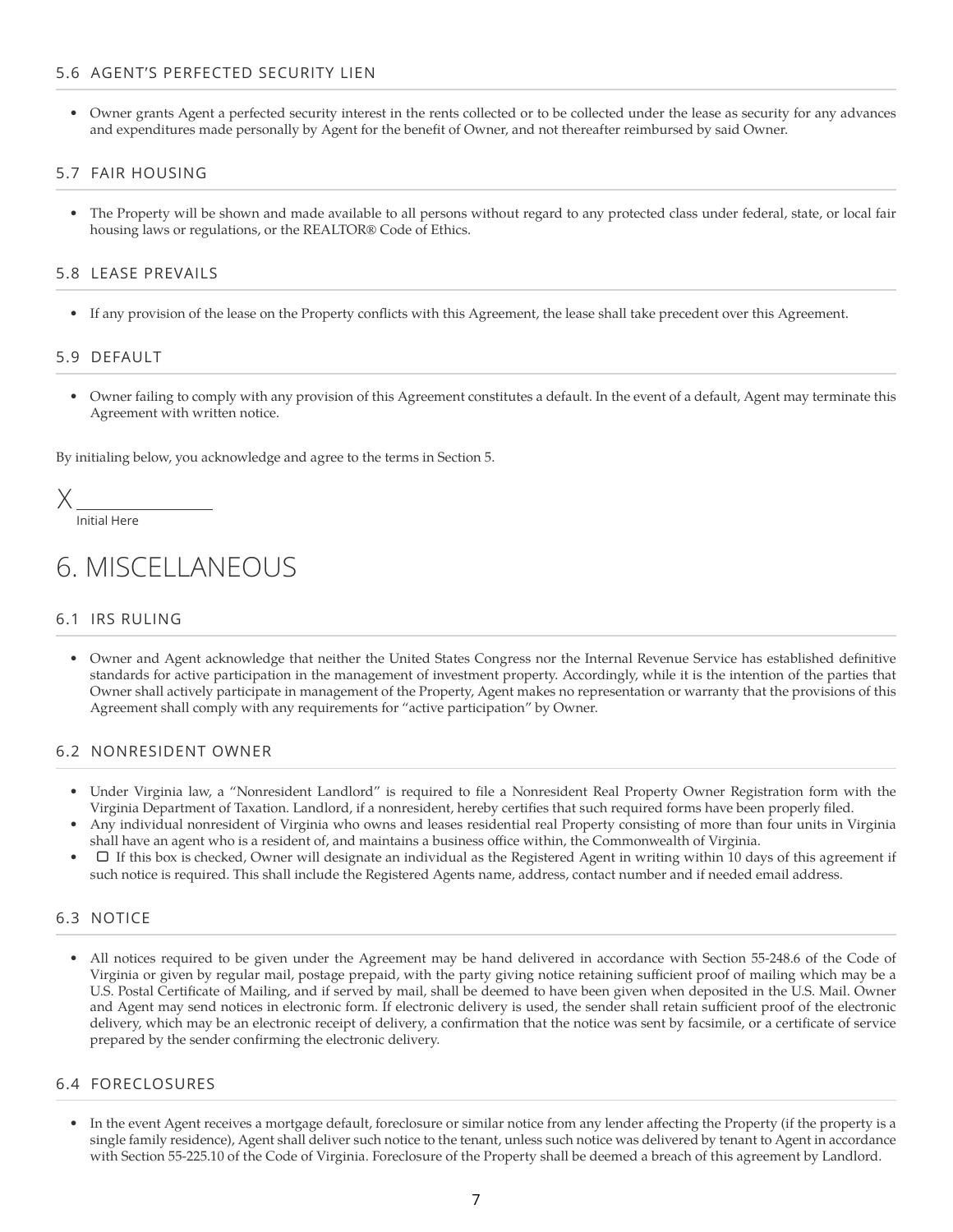#### 6.5 WATER AND SEWER LIENS

• In the event Agent receives notice of unpaid water and sewer fees by a former tenant that may result in a lien against the Property, Agent shall deliver such notice to Owner.

#### 6.6 DRYWALL

Agent **□ DOES** OR □ DOES NOT have actual knowledge of the existence of defective drywall in the Property.

#### 6.7 OPTIONAL PROVISIONS (TO BE CHECKED IF APPLICABLE)

- $\Box$  MORTGAGE, TRUST, REAL ESTATE TAX PAYMENTS, ASSESSMENTS. Agent will make timely payments on any trust or mortgages secured by the Property, real estate taxes, or any other obligations of Owner, when not collected in escrow and paid by mortgage company, as otherwise directed by Owner, provided that there are sufficient funds immediately available in Owner's account with Agent for that purpose. Agent shall not withhold any estimated income taxes from rental payments unless Agent expressly agrees to do so and so provides in this Agreement. In no event will Agent be expected or obligated to advance or disburse any of it own money, or any money owed as a compensation to Agent for its services hereunder, for that purpose, nor shall Agent be liable or responsible in any manner whatever for the default of any consequences thereof on the terms of any trust or mortgage, the payment of real estate taxes, or any other obligations of Owner. If the Property is a single family residence, Agent shall notify Owner of any new real estate tax assessments received by Agent.
- SALE Further, for a period of 90 days following the expiration of the lease term, if Owner lists the Property for sale, Owner agrees that it shall exclusively list the Property with Agent for sale, upon execution of a Listing Agreement, at the commission rate of 3% percent of the sales price of the Property. This provision does not grant the tenant any right to purchase the Property, nor does it authorize Agent to offer he Property for sale unless and until a Listing Agreement is executed.

Initial Here

#### 6.8 REMEDIATION OF METH LAB

• Agent shall have no obligation for remediation with respect to the Property relating to the cleanup of a methamphetamine laboratory. If it is discovered that the Property was or is being used as a methamphetamine laboratory, Landlord is solely responsible to engage a qualified contractor for remediation and cleanup of any contamination. Agent shall have no obligation to lease the Property until proof from a qualified contractor is delivered to Agent that certifies the Property has been cleaned up as required by law. Owner agrees to indemnify and hold Agent harmless from and against any and all loss, cost, expense, claim, suit, and liability whatsoever by reason of Owner's failure to perform the requirements set forth in this Section.

#### 6.9 NON-BINDING MEDIATION

• In an effort to avoid the expense and delay of litigation, the parties agree to submit any disputes or claims arising out of this Agreement to mediation prior to instituting litigation. Such mediation will be non-binding, that is, no party will be obligated to enter into any settlement arising out of mediation unless that settlement is satisfactory to that party. Any settlement the parties enter into will be binding, but if the parties are not able to reach agreement on a settlement, they may resort to arbitration or litigation as if the mediation had never taken place. The mediation will be performed by a mutually agreeable mediator or mediation service in the area. This agreement to mediate does not apply to foreclosure, unlawful detainer (eviction), mechanics lien, probate, or license law actions. Judicial actions to provide provisional remedies (such as injunctions and filings to enable public notice of pending disputes) are not violations of the obligation to mediate and do not waive the right to mediate. Mediation fees,contained in the mediator's fee schedule, will be divided equally among parties and will be paid before the mediation conference.

#### 6.10 OTHER PROVISIONS

«Enter any additional provisions for the agreement here»